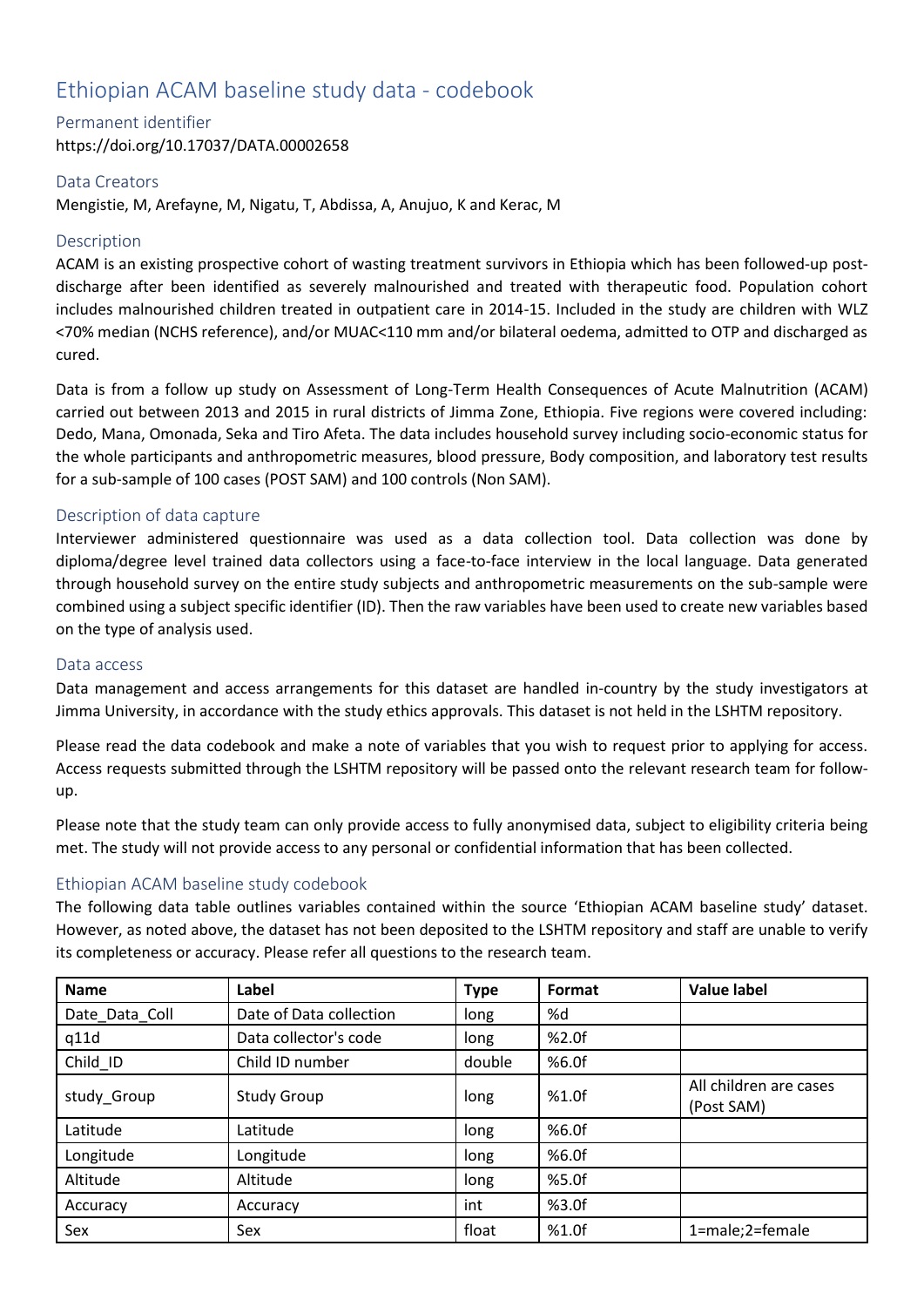| Age_y           | Age (YEARS)                                                    | double | %5.2f |                                        |
|-----------------|----------------------------------------------------------------|--------|-------|----------------------------------------|
| DOB_ET          | Date of birth in ET                                            | long   | %d    |                                        |
| DOB_Source      | Source of date of birth                                        | byte   | %1.0f | LABEL Q24                              |
| q26             | <b>School Attendance</b>                                       | byte   | %1.0f | LABEL_Q26                              |
| Marital_Resp    | Marital status                                                 | byte   | %1.0f | LABEL_Q35                              |
| q36             | Age at first marriage                                          | byte   | %2.0f |                                        |
| Scooling_parent | Ever attended formal<br>school                                 | byte   | %1.0f | $0 = no; 1 = yes$                      |
| q37a1           | Elementary school/High<br>school/Preparatory school            | byte   | %1.0f | $0 = no; 1 = yes$                      |
| q37a2           | Numbers years at school                                        | byte   | %2.0f |                                        |
| q37b1           | <b>Technical and Vocational</b><br>Teaching/College/University | byte   | %1.0f | $0 = no; 1 = yes$                      |
| q37b2           | Years at college                                               | byte   | %1.0f |                                        |
| Birth_Order     | Birth order of particip                                        | byte   | %2.0f |                                        |
| Religion_Res    | Religion of the respondent                                     | byte   | %2.0f | 1= Muslim; 2=Orthodox;<br>3=Protestant |
| Wealth_item1    | Own house                                                      | byte   | %1.0f | $0 = No; 1 = yes$                      |
| Wealth_item2    | Diesel water pump                                              | byte   | %1.0f | $0 = No; 1 = yes$                      |
| Wealth_item3    | Radio                                                          | byte   | %1.0f | $0=No; 1=yes$                          |
| Wealth item4    | Television                                                     | byte   | %1.0f | $0=No; 1=yes$                          |
| Wealth_item5    | Watch/clock                                                    | byte   | %1.0f | $0 = no; 1 = yes$                      |
| Wealth_item6    | Mobile telephone                                               | byte   | %1.0f | $0 = no; 1 = yes$                      |
| Wealth item7    | Non-mobile telephone                                           | byte   | %1.0f | $0 = no; 1 = yes$                      |
| Wealth_item8    | Refrigerator                                                   | byte   | %1.0f | $0 = no; 1 = yes$                      |
| Wealth_item9    | Table                                                          | byte   | %1.0f | $0=no; 1=yes$                          |
| Wealth_item10   | Chair                                                          | byte   | %1.0f | $0 = no; 1 = yes$                      |
| Wealth_item11   | Bed with sponge mattress                                       | byte   | %1.0f | $0 = no; 1 = yes$                      |
| Wealth item12   | Bed with straw mattress                                        | byte   | %1.0f | $0 = no; 1 = yes$                      |
| Wealth_item14   | Electric stove/Mitad                                           | byte   | %1.0f | $0 = no; 1 = yes$                      |
| Wealth_item15   | Kerosene lamp                                                  | byte   | %1.0f | $0 = no; 1 = yes$                      |
| Wealth_item16   | Pressure lamp                                                  | byte   | %1.0f | $0 = no; 1 = yes$                      |
| Wealth_item17   | Kerosene stove                                                 | byte   | %1.0f | $0 = no; 1 = yes$                      |
| Wealth_item18   | Bicycle                                                        | byte   | %1.0f | $0 = no; 1 = yes$                      |
| Wealth_item19   | Motorcycle                                                     | byte   | %1.0f | $0 = no; 1 = yes$                      |
| Wealth_item20   | Animal-drawn cart                                              | byte   | %1.0f | $0 = no; 1 = yes$                      |
| Wealth_item21   | Car or truck                                                   | byte   | %1.0f | $0 = no; 1 = yes$                      |
| Wealth_item22   | Bajaj                                                          | byte   | %1.0f | $0 = no; 1 = yes$                      |
| Wealth_item23   | Solar Panel                                                    | byte   | %1.0f | $0 = no; 1 = yes$                      |
| Wealth_item24   | Mill house/Machine                                             | byte   | %1.0f | $0 = no; 1 = yes$                      |
| Wealth_item25   | Electric power/Generator                                       | byte   | %1.0f | $0 = no; 1 = yes$                      |
| Wealth_item26   | Sewing machine                                                 | byte   | %1.0f | $0 = no; 1 = yes$                      |
| Wealth_item27   | Land for growing coffee                                        | byte   | %1.0f | $0 = no; 1 = yes$                      |
| Wealth_item28   | Land for growing Chat                                          | byte   | %1.0f | $0 = no; 1 = yes$                      |
| Wealth_item29   | Plow oxen                                                      | int    | %3.0f | $0 = no; 1 = yes$                      |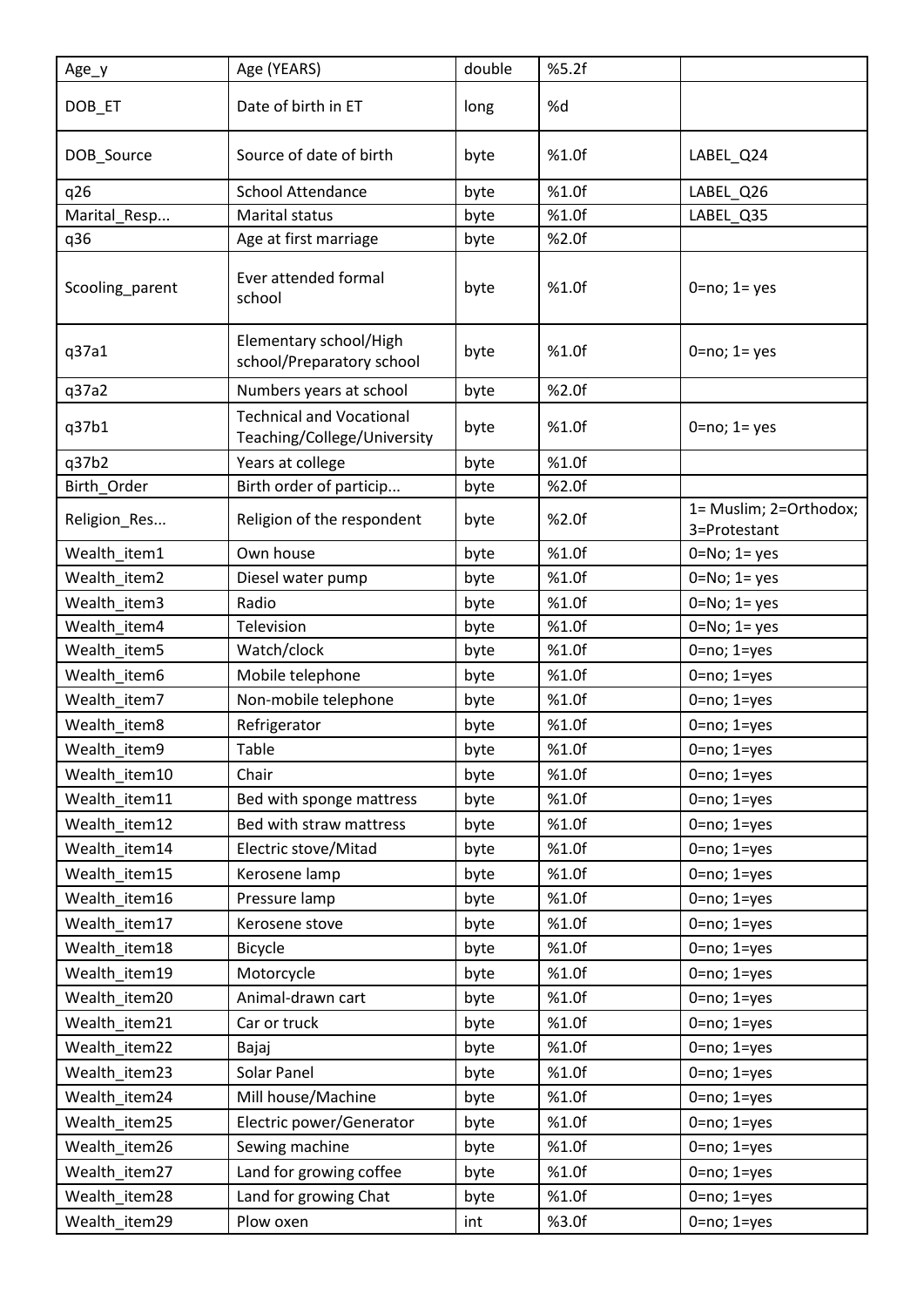| Wealth_item30   | Cows                       | int    | %3.0f  | $0 = no; 1 = yes$ |
|-----------------|----------------------------|--------|--------|-------------------|
| Wealth_item31   | Calves                     | int    | %3.0f  | $0 = no; 1 = yes$ |
| Wealth_item32   | Bulls/heifer               | int    | %3.0f  | $0 = no; 1 = yes$ |
| Wealth item33   | Sheep and goats            | int    | %3.0f  | $0 = no; 1 = yes$ |
| Wealth_item34   | Horse, donkey, mules       | int    | %3.0f  | $0 = no; 1 = yes$ |
| Wealth_item35   | Chicken                    | int    | %3.0f  | $0 = no; 1 = yes$ |
| Wealth_item36   | Bee hives/with bee         | int    | %3.0f  | $0 = no; 1 = yes$ |
| Wealth_item37a  | Size of agricultural land  | double | %5.2f  | $0 = no; 1 = yes$ |
| Wealth_item37b  | Unit                       | byte   | %1.0f  | $0 = no; 1 = yes$ |
| Wealth_item38   | Primary source of income   | byte   | %2.0f  | $0 = no; 1 = yes$ |
| Wealth_item39   | Secondary source of Income | byte   | %2.0f  | $0 = no; 1 = yes$ |
| Wealth_item40   | Place for cooking          | byte   | %1.0f  | $0 = no; 1 = yes$ |
| Wealth_item41   | Main type of fuel for c    | byte   | %1.0f  | $0 = no; 1 = yes$ |
| Wealth item42   | Main material of the roof  | byte   | %1.0f  | $0 = no; 1 = yes$ |
| Wealth_item43   | Main material of the wall  | byte   | %1.0f  | $0 = no; 1 = yes$ |
| Wealth item44   | Main material of the Floor | byte   | %1.0f  | $0 = no; 1 = yes$ |
| Wealth item45   | Number of rooms in the     | byte   | %2.0f  | $0 = no; 1 = yes$ |
| Wealth item46   | Current main source of     | byte   | %26.0f | $0 = no; 1 = yes$ |
| gc_dob          | Date of birth (orginal     | str9   | %9s    |                   |
| agecal1         | Child age from DOB of H    | double | %10.0g |                   |
| AGEtot          | Child age in months (co    | float  | %9.0g  |                   |
| agetot          | AGEtot                     | float  | %8.0g  |                   |
|                 |                            |        |        |                   |
| age0            | Age at recruitment         | byte   | %8.0g  |                   |
| wm0             | Weight at recruitment      | double | %5.2f  |                   |
| hm0             | Height at recruitment      | double | %5.1f  |                   |
| muacm1          | MUAC at follow up month 1  | double | %4.1f  |                   |
| wm1             | Weight at follow up mon    | double | %5.2f  |                   |
| hm1             | Height at follow up mon    | double | %5.1f  |                   |
| muacm2          | MUAC at follow up month 2  | double | %4.1f  |                   |
| wm <sub>2</sub> | Weight at follow up mon    | double | %5.2f  |                   |
| hm2             | Height at follow up mon    | double | %5.1f  |                   |
| muacm3          | MUAC at follow up month 3  | double | %4.1f  |                   |
| wm3             | Weight at follow up mon    | double | %5.2f  |                   |
| hm3             | Height at follow up mon    | double | %5.1f  |                   |
| muacm4          | MUAC at follow up month 4  | double | %4.1f  |                   |
| wm4             | Weight at follow up mon    | double | %5.2f  |                   |
| hm4             | Height at follow up mon    | double | %5.1f  |                   |
| muacm5          | MUAC at follow up month 5  | double | %4.1f  |                   |
| wm5             | Weight at follow up mon    | double | %5.2f  |                   |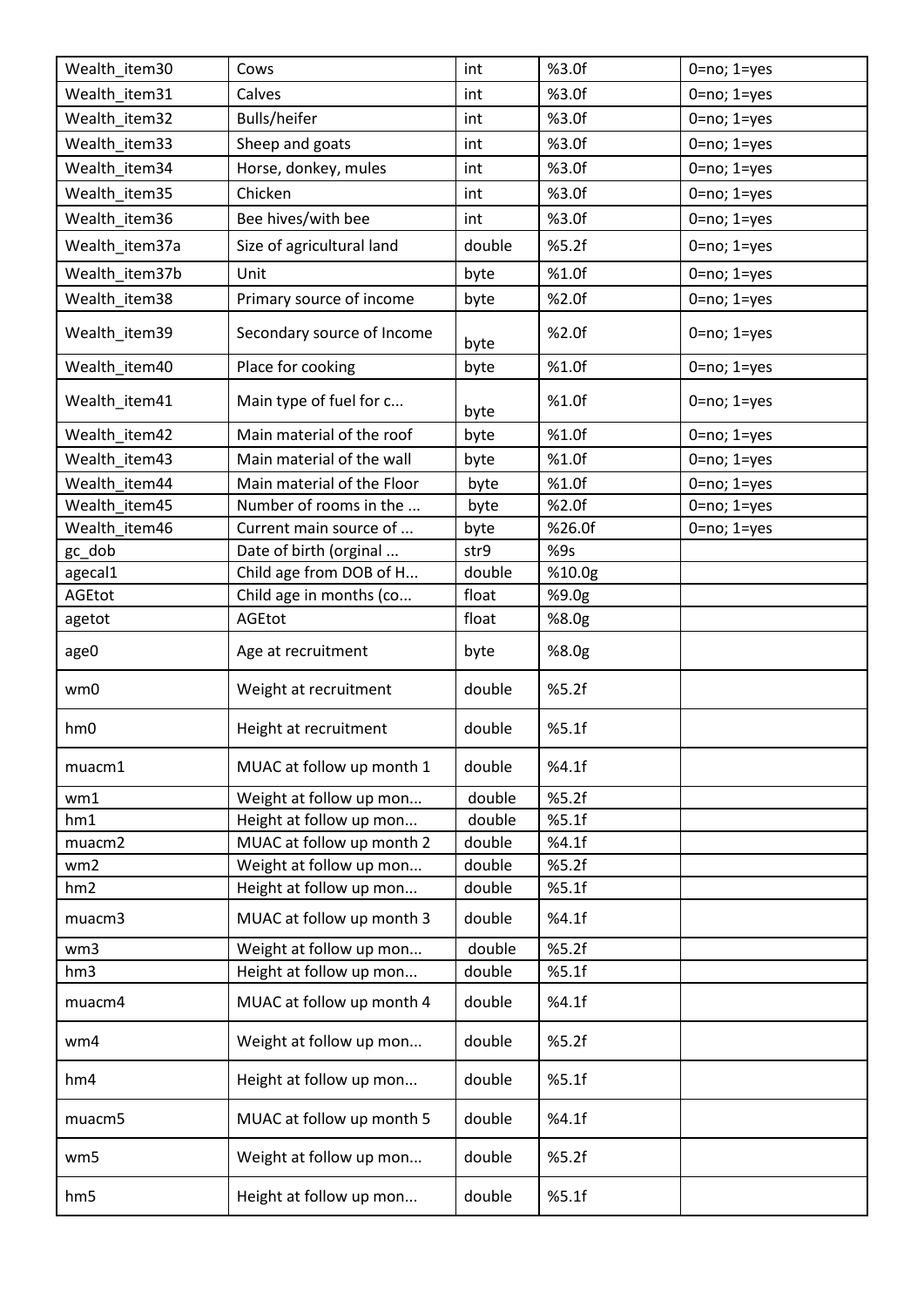| muacm <sub>6</sub> | MUAC at follow up month 6   | double | %4.1f     |              |
|--------------------|-----------------------------|--------|-----------|--------------|
| wm <sub>6</sub>    | Weight at follow up mon     | double | %5.2f     |              |
| hm <sub>6</sub>    | Height at follow up mon     | double | %5.1f     |              |
| muacm7             | MUAC at follow up month 7   | double | %4.1f     |              |
| wm7                | Weight at follow up mon     | double | %5.2f     |              |
| hm7                | Height at follow up mon     | double | %5.1f     |              |
| muacm8             | MUAC at follow up month 8   | double | %4.1f     |              |
| wm8                | Weight at follow up mon     | double | %5.2f     |              |
| hm <sub>8</sub>    | Height at follow up mon     | double | %5.1f     |              |
| muacm9             | MUAC at follow up month 9   | double | %4.1f     |              |
| wm9                | Weight at follow up mon     | double | %5.2f     |              |
| hm9                | Height at follow up mon     | double | %5.1f     |              |
| muacm10            | MUAC at follow up month 10  | double | %4.1f     |              |
| wm10               | Weight at follow up mon     | double | %5.2f     |              |
| hm10               | Height at follow up mon     | double | %5.1f     |              |
| muacm11            | MUAC at follow up month 11  | double | %4.1f     |              |
| wm11               | Weight at follow up mon     | double | %5.2f     |              |
| hm11               | Height at follow up mon     | double | %5.1f     |              |
| muacm12            | MUAC at follow up month 12  | double | %4.1f     |              |
| wm12               | Weight at follow up mon     | double | %5.2f     |              |
| hm12               | Height at follow up mon     | double | %5.1f     |              |
| brfeed sco12       | <b>Breast feeding score</b> | byte   | %9.0g     |              |
| GC_ssdate_1st      | subsample survey date,      | int    | %dM_d,_CY |              |
| height1            | 1 height for subsample      | double | %6.2f     |              |
| weight1            | 1 weight for subsample      | double | %4.1f     |              |
| imp5khz11          | impedance at 5khz, 1st      | int    | %4.0f     | LABEL BIAAA1 |
| imp5khz21          | impedance at 5khz, 2st      | int    | %4.0f     | LABEL BIAAA2 |
| imp5khz31          | impedance at 5khz, 3st      | int    | %4.0f     | LABEL BIAAA3 |
| imp50khz11         | impedance at 50khz, 1st     | int    | %4.0f     | LABEL BIAAB1 |
| imp50khz21         | impedance at 50khz, 2st     | int    | %4.0f     | LABEL BIAAB2 |
| imp50khz31         | impedance at 50khz, 3rd     | int    | %4.0f     | LABEL BIAAB3 |
| imp100khz11        | impedance at 100khz, 1s     | int    | %4.0f     | LABEL_BIAAC1 |
| imp100khz21        | impedance at 100khz, 2n     | int    | %4.0f     | LABEL BIAAC2 |
| imp100khz31        | impedance at 100khz, 3r     | int    | %4.0f     | LABEL BIAAC3 |
| imp200khz11        | impedance at 200khz, 1s     | int    | %4.0f     | LABEL_BIAAD1 |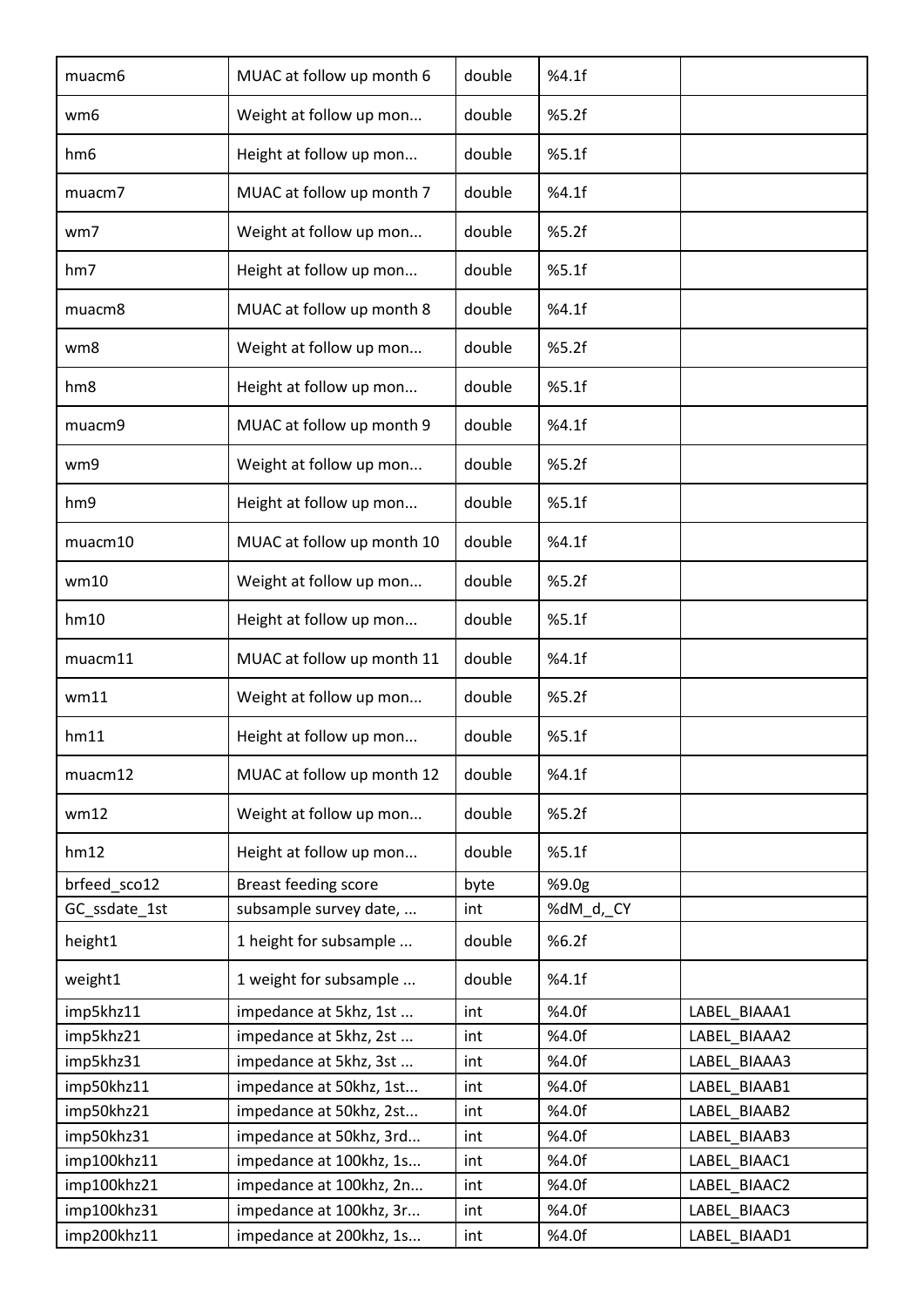| imp200khz21     | impedance at 200khz, 2n    | int    | %4.0f | LABEL BIAAD2 |
|-----------------|----------------------------|--------|-------|--------------|
| imp200khz31     | impedance at 200khz, 3r    | int    | %4.0f | LABEL BIAAD3 |
| resi50khz11     | Resistance at 50khz, 1s    | int    | %4.0f | LABEL_BIABA1 |
| resi50khz21     | Resistance at 50khz, 2n    | int    | %4.0f | LABEL BIABA2 |
| resi50khz31     | Resistance at 50khz, 3r    | int    | %4.0f | LABEL BIABA3 |
| react50khz11    | Reactance at 50khz, 1st    | double | %5.1f |              |
| react50khz21    | Reactance at 50khz, 2nd    | double | %5.1f |              |
| react50khz31    | Reactance at 50khz, 3rd    | double | %5.1f |              |
| phas50khz11     | Phase angle at 50khz, 1    | double | %4.1f |              |
| phas50khz21     | Phase angle at 50khz, 2    | double | %4.1f |              |
| phas50khz31     | Phase angle at 50khz, 3    | double | %4.1f |              |
| fatper11        | Fat percentage, 1st trail  | double | %4.1f |              |
| fatper21        | Fat percentage, 2nd trail  | double | %4.1f |              |
| fatper31        | Fat percentage, 3rd trail  | double | %4.1f |              |
| fatmass11       | Fat mass, 1st trail        | double | %4.1f |              |
| fatmass21       | Fat mass, 2nd trail        | double | %4.1f |              |
| fatmass31       | Fat mass, 3rd trail        | double | %4.1f |              |
| leanmass11      | lean mass percentage, 1    | double | %4.1f |              |
| leanmass21      | lean mass percentage, 2    | double | %4.1f |              |
| leanmass31      | lean mass percentage, 3    | double | %4.1f |              |
| leankg11        | lean mass, kg, 1st trail   | double | %4.1f |              |
| leankg21        | lean mass, kg, 2nd trail   | double | %4.1f |              |
| leankg31        | lean mass, kg, 3rd trail   | double | %4.1f |              |
| tbwperc11       | Total body water percen    | double | %4.1f |              |
| tbwperc21       | Total body water percen    | double | %4.1f |              |
| tbwperc31       | Total body water percen    | double | %4.1f |              |
| tbwlit11        | Total body water, litr,    | double | %4.1f |              |
| tbwlit21        | Total body water, litr,    | double | %4.1f |              |
| tbwlit31        | Total body water, litr,    | double | %4.1f |              |
| imp5khz11_ave   | impedance at 5khz, average | float  | %9.0g |              |
| imp50khz11_ave  | impedance at 50khz, ave    | float  | %9.0g |              |
| imp100khz11_ave | impedance at 100khz, av    | float  | %9.0g |              |
| imp200khz11 ave | impedance at 200khz, av    | float  | %9.0g |              |
| resi50khz11_ave | Resistance at 50khz, av    | float  | %9.0g |              |
| react50khz11    | Reactance at 50khz, ave    | float  | %9.0g |              |
| phas50khz11 ave | Phase angle at 50khz, a    | float  | %9.0g |              |
| fatper11_ave    | Fat persentage, average    | float  | %9.0g |              |
| fatmass11_ave   | Fat mass, average          | float  | %9.0g |              |
| leanmass11 ave  | lean mass percentage, a    | float  | %9.0g |              |
| leankg11_ave    | lean mass, kg, average     | float  | %9.0g |              |
| tbwperc11_ave   | Total body water percen    | float  | %9.0g |              |
| tbwlit11_ave    | Total body water, litr,    | float  | %9.0g |              |
| tricep1_1r      | Triceps_1st trail_1st r    | double | %4.1f |              |
| tricep2_1r      | Triceps_2nd trail_1st r    | double | %4.1f |              |
| tricep3_1r      | Triceps_3rd trail_1st r    | double | %4.1f |              |
| bicep1_1r       | Biceps _1st trail_1st r    | double | %4.1f |              |
| bicep2_1r       | Biceps _2nd trail_1st r    | double | %4.1f |              |
| bicep3_1r       | Biceps _3rd trail_1st r    | double | %4.1f |              |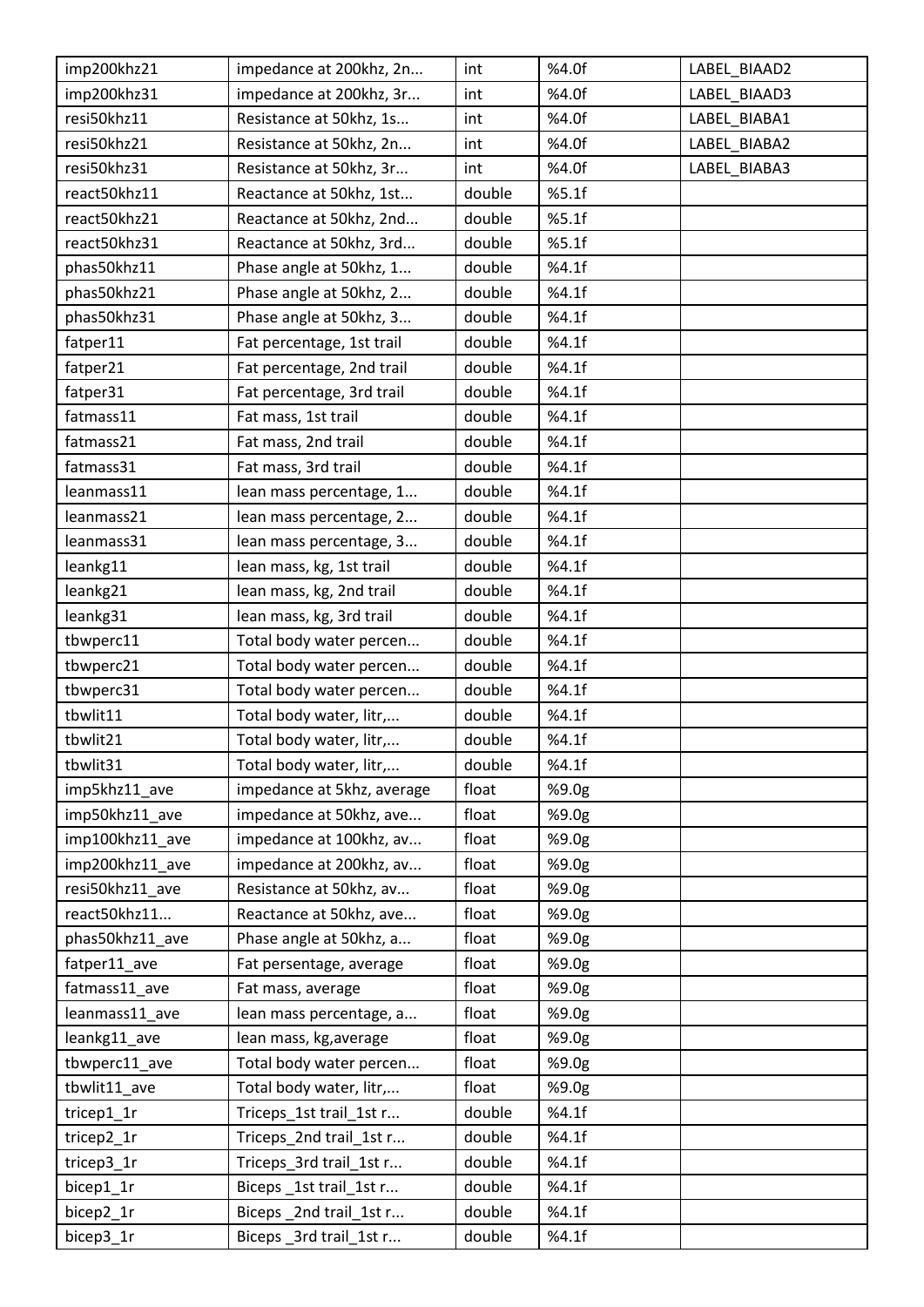| subscap1_1r    | Subscapullar_1st trail     | double | %4.1f     |              |
|----------------|----------------------------|--------|-----------|--------------|
| subscap2_1r    | Subscapular_2nd trail1     | double | %4.1f     |              |
| subscap3_1r    | Subscapular_3rd trail1     | double | %4.1f     |              |
| supillac1_1r   | Suprailliac 1st trail1     | double | %4.1f     |              |
| supillac2_1r   | Suprailliac_2nd trail1     | double | %4.1f     |              |
| supillac3_1r   | Suprailliac 3rd trail1     | double | %4.1f     |              |
| tricep_1r_ave  | Average triceps, 1st round | float  | %9.0g     |              |
| bicep 1r ave   | Average biceps, 1st round  | float  | %9.0g     |              |
| subscap_1r_ave | Average subscapullar, 1    | float  | %9.0g     |              |
| supillac1_1r   | Average suprailliac, 1s    | float  | %9.0g     |              |
| $hb1_1r$       | Haemoglobin level 1st_t    | double | %4.1f     |              |
| $hb2_1r$       | Haemoglobin level 2nd_t    | double | %4.1f     |              |
| $hb3_1r$       | Haemoglobin level 3rd_t    | double | %4.1f     |              |
| GC_ssdate_2nd  | subsample survey date,     | int    | %dM_d,_CY |              |
| height2        | 2 height for subsample     | double | %6.2f     |              |
| weight2        | 2 weight for subsample     | double | %4.1f     |              |
| imp5khz12      | impedance at 5khz, 1st     | int    | %4.0f     | LABEL BIAAA1 |
| imp5khz22      | impedance at 5khz, 2st     | int    | %4.0f     | LABEL BIAAA2 |
| imp5khz32      | impedance at 5khz, 3st     | int    | %4.0f     | LABEL BIAAA3 |
| imp50khz12     | impedance at 50khz, 1st    | int    | %4.0f     | LABEL BIAAB1 |
| imp50khz22     | impedance at 50khz, 2st    | int    | %4.0f     | LABEL_BIAAB2 |
| imp50khz32     | impedance at 50khz, 3rd    | int    | %4.0f     | LABEL_BIAAB3 |
| imp100khz12    | impedance at 100khz, 1s    | int    | %4.0f     | LABEL BIAAC1 |
| imp100khz22    | impedance at 100khz, 2n    | int    | %4.0f     | LABEL_BIAAC2 |
| imp100khz32    | impedance at 100khz, 3r    | int    | %4.0f     | LABEL_BIAAC3 |
| imp200khz12    | impedance at 200khz, 1s    | int    | %4.0f     | LABEL BIAAD1 |
| imp200khz22    | impedance at 200khz, 2n    | int    | %4.0f     | LABEL BIAAD2 |
| imp200khz32    | impedance at 200khz, 3r    | int    | %4.0f     | LABEL BIAAD3 |
| resi50khz12    | Resistance at 50khz, 1s    | int    | %4.0f     | LABEL BIABA1 |
| resi50khz22    | Resistance at 50khz, 2n    | int    | %4.0f     | LABEL_BIABA2 |
| resi50khz32    | Resistance at 50khz, 3r    | int    | %4.0f     | LABEL BIABA3 |
| react50khz12   | Reactance at 50khz, 1st    | double | %5.1f     |              |
| react50khz22   | Reactance at 50khz, 2nd    | double | %5.1f     |              |
| react50khz32   | Reactance at 50khz, 3rd    | double | %5.1f     |              |
| phas50khz12    | Phase angle at 50khz, 1    | double | %4.1f     |              |
| phas50khz22    | Phase angle at 50khz, 2    | double | %4.1f     |              |
| phas50khz32    | Phase angle at 50khz, 3    | double | %4.1f     |              |
| fatper12       | Fat persentage, 1st tra    | double | %4.1f     |              |
| fatper22       | Fat percentage, 2nd tra    | double | %4.1f     |              |
| fatper32       | Fat percentage, 3rd tra    | double | %4.1f     |              |
| fatmass12      | Fat mass, 1st trail, ro    | double | %4.1f     |              |
| fatmass22      | Fat mass, 2nd trail, ro    | double | %4.1f     |              |
| fatmass32      | Fat mass, 3rd trail, ro    | double | %4.1f     |              |
| leanmass12     | lean mass percentage, 1    | double | %4.1f     |              |
| leanmass22     | lean mass percentage, 2    | double | %4.1f     |              |